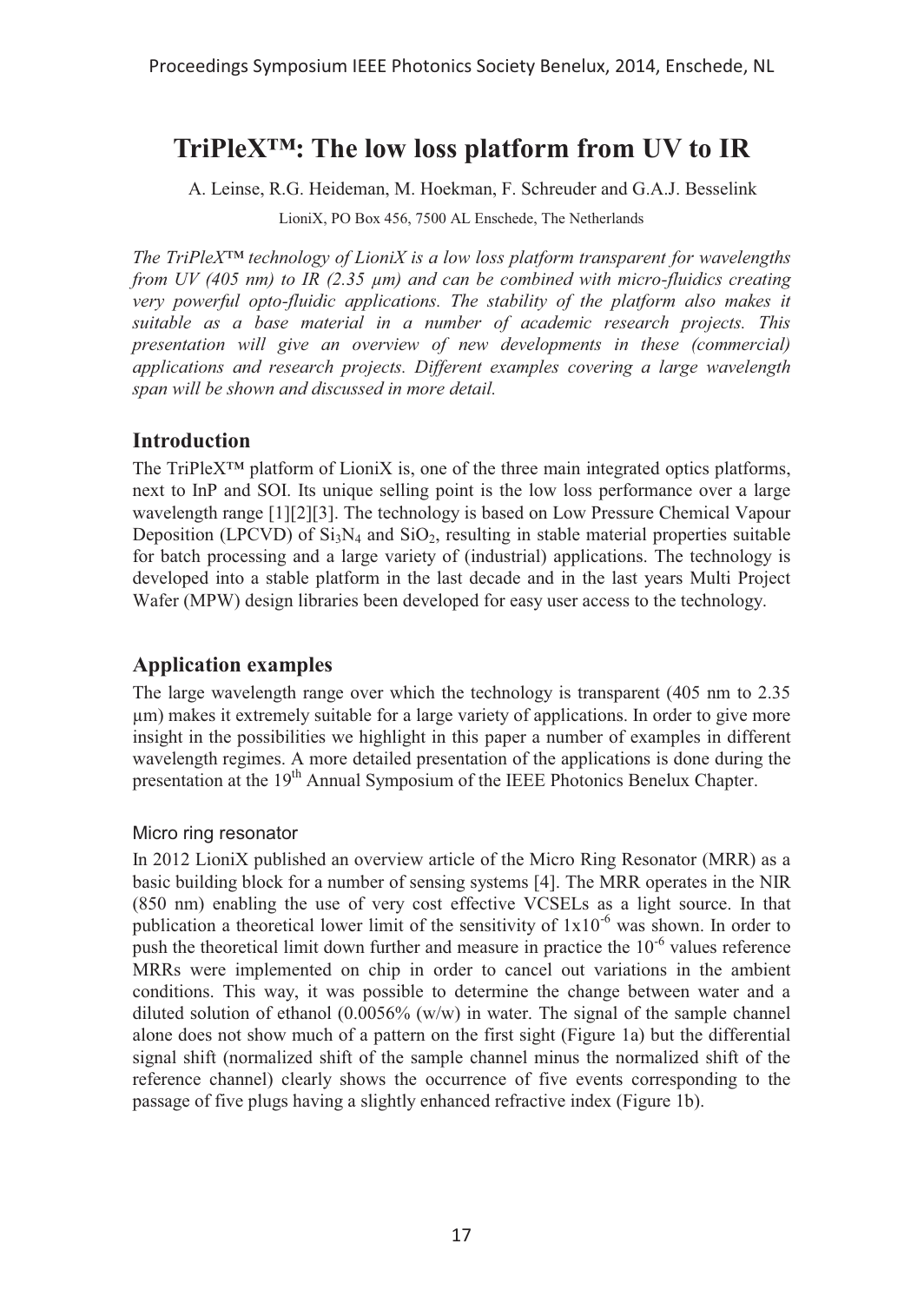

**Figure 1: (a): Graph showing the normalized shift in resonance wavelength during the process of sequential exchange of pure water (MilliQ) with very diluted ethanol solutions (0.0056% (w/w) in MilliQ) over the signal ring versus the shift in resonance wavelength for the reference ring that was covered with pure water. The difference in refractive index between the two solutions is about 3.5x10-6 RIU. (b): Graph showing the calculated differential shift (sample shift minus reference shift) for the data from (a).** 

#### Optical Coherence Tomography

For integrated optical applications in Optical Coherence Tomography (OCT) the TriPleX™ technology is suitable due to its low loss performance. OCT is a non-invasive three dimensional imaging technology with a resolution in the order of a cell diameter (μm resolution).

OCT is clinically applied in many medical disciplines, including cardiovascular imaging, ophthalmology, dermatology and urology. OCT works analogue to ultrasound imaging, but detects the backscattering of light instead of sound to discriminate different tissue layers.

Recently both Amsterdam Academic Medical Centre (AMC) and Ghent University realized OCT demonstrators in the TriPleX™ technology. AMC used a swept source with a balanced photo detector instead of a moving reference arm in traditional OCT systems. Ghent University utilized a broadband light from a superluminescent LED (SLED) centered at 1320 nm combined with a spectrum analyzer. Both options utilized a reference arm in the TriPleX™ chip with on chip interference with the collected signal from the sample. In Figure 2 both solutions are shown schematically and in [5] and [6] the results are described in more detail.



**Figure 2: Schematic layout of the OCT setup incorporating the TriPleX™ chip (a) AMC measurements (b) University Ghent measurements**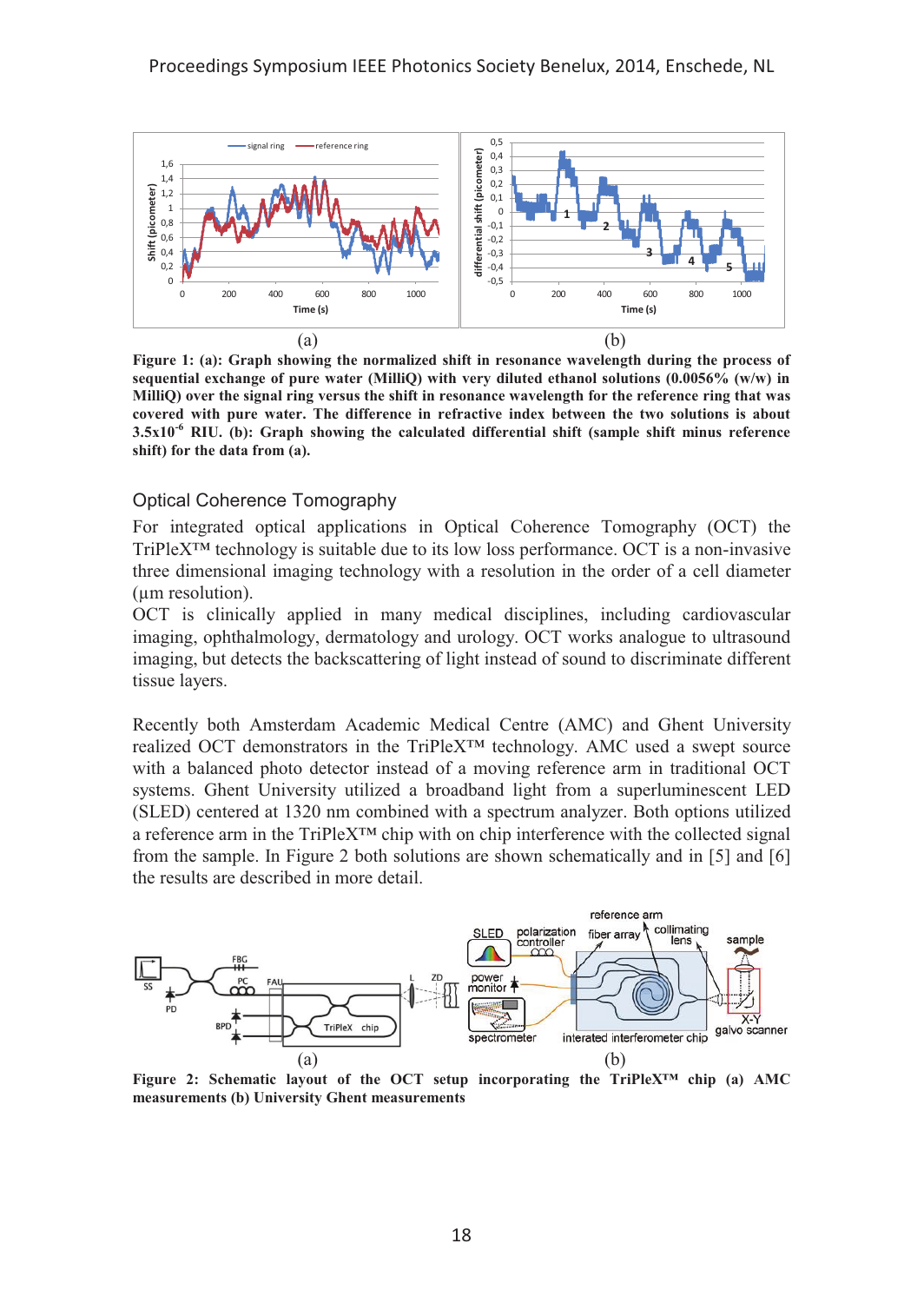## Micro Wave Photonics

The TriPleX™ technology is extremely suitable for Micro Wave Photonics (MWP) applications due to the low loss performance of the waveguides and the ability to use building blocks for the realization of complex filter designs. An important building block in these filters is the ring resonator and with this building block the University of Twente demonstrated an integrated Coupled Resonator Optical Waveguide (CROW) based bandpass filter. Details on the designed device and the measurements are presented in [7]. The schematic layout and the 3D model of the fabricated device are shown in Figure 3.



**Figure 3: functional schematics (top) and 3D model of the designed chip (bottom)** 

With this device a flat-top passband filter was realized with a narrow passband of 72 MHz. This could be centered at different frequencies due to the reconfigurability of the device.

## Spectroscopy

For spectrometers on-board of earth-orbiting satellites (for example SCIAMACHY, OMI and TROPOMI), in-flight calibration spectrometers are extremely important in order to assure reliable measurements. Spectrometers for these applications are developed for different wavelength ranges, but for the wavelength band from 2300 nm to 2400 nm (in particular relevant for methane detection) no convenient solution exists to have an on-board calibration system. In the work described in [8] an on chip calibration is described. For this ring resonators realized in the TriPleX™ platform are extremely suitable due to the low loss performance in this wavelength window. In a Prequalification ESA Proposal (PEP) LioniX developed together with Dutch Space and TNO a calibration device based ringresonators in integrated optics. In the figure below the mask layout view and light propagating through the realized chip are shown. Measurements done by TNO on these devices showed IO characteristics in good agreement with theory and very low insertion losses of 2.4 dB allowing high SNR. This enables in flight calibration for spectrometers in earth orbiting satellites.